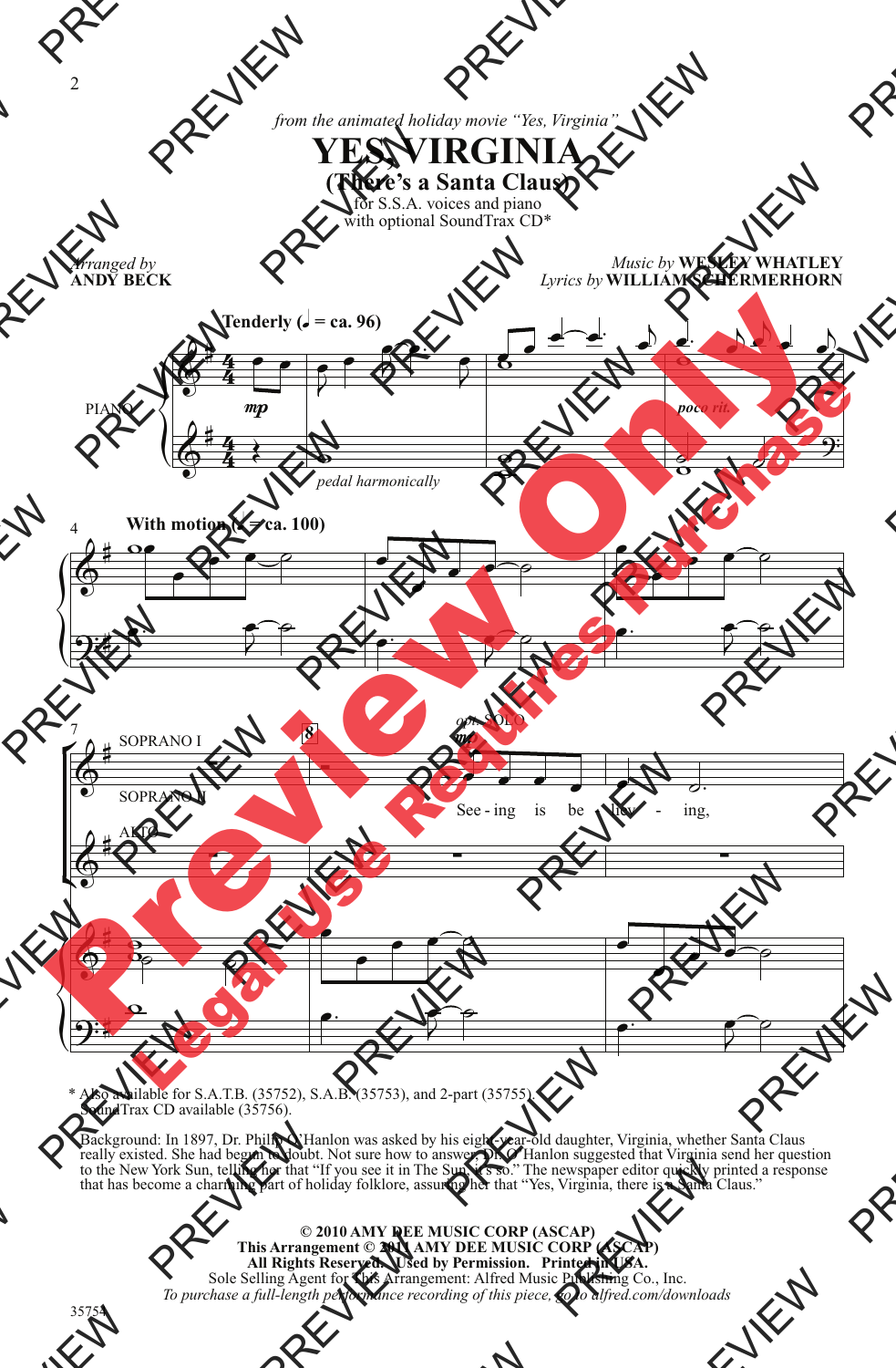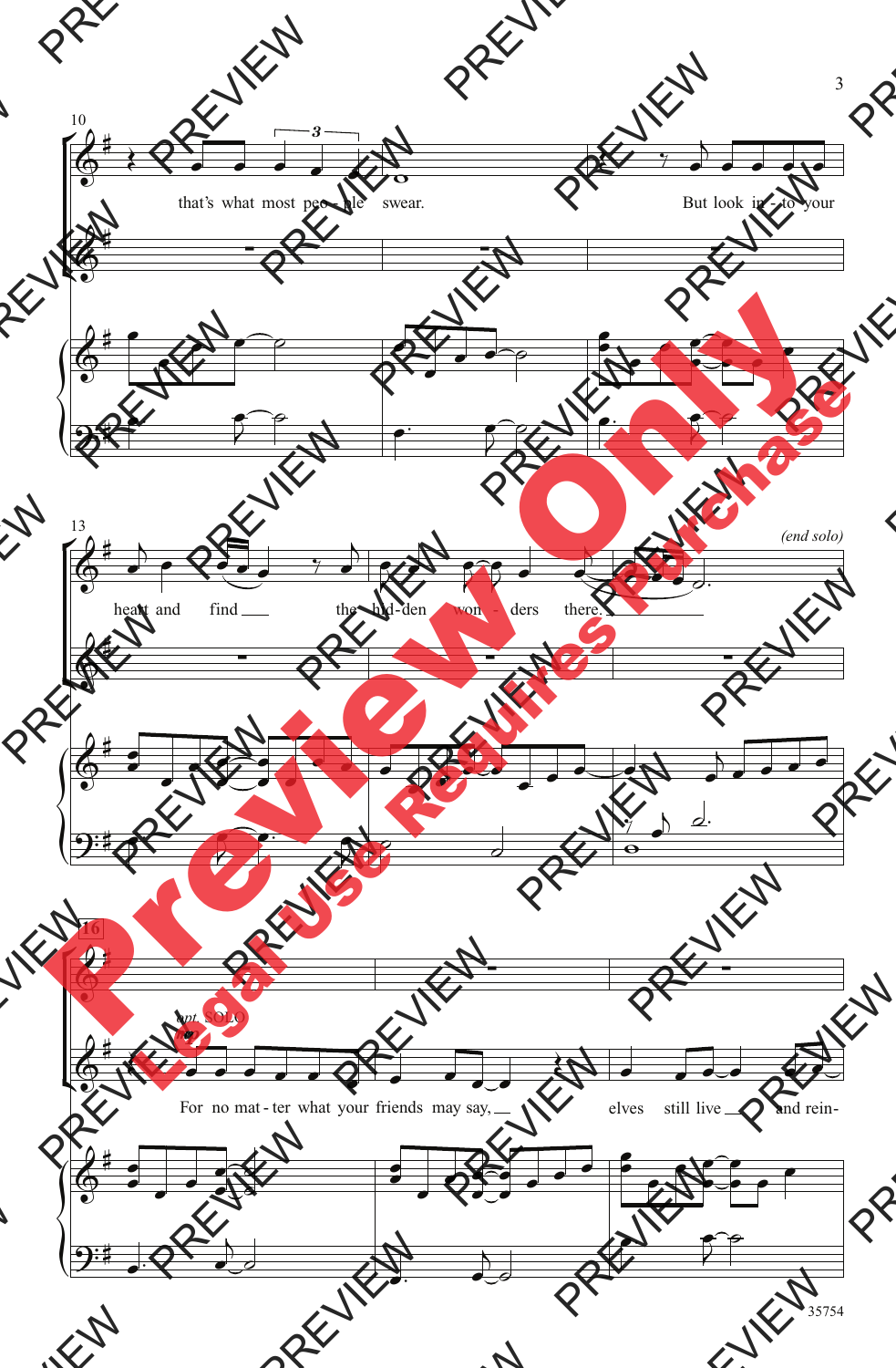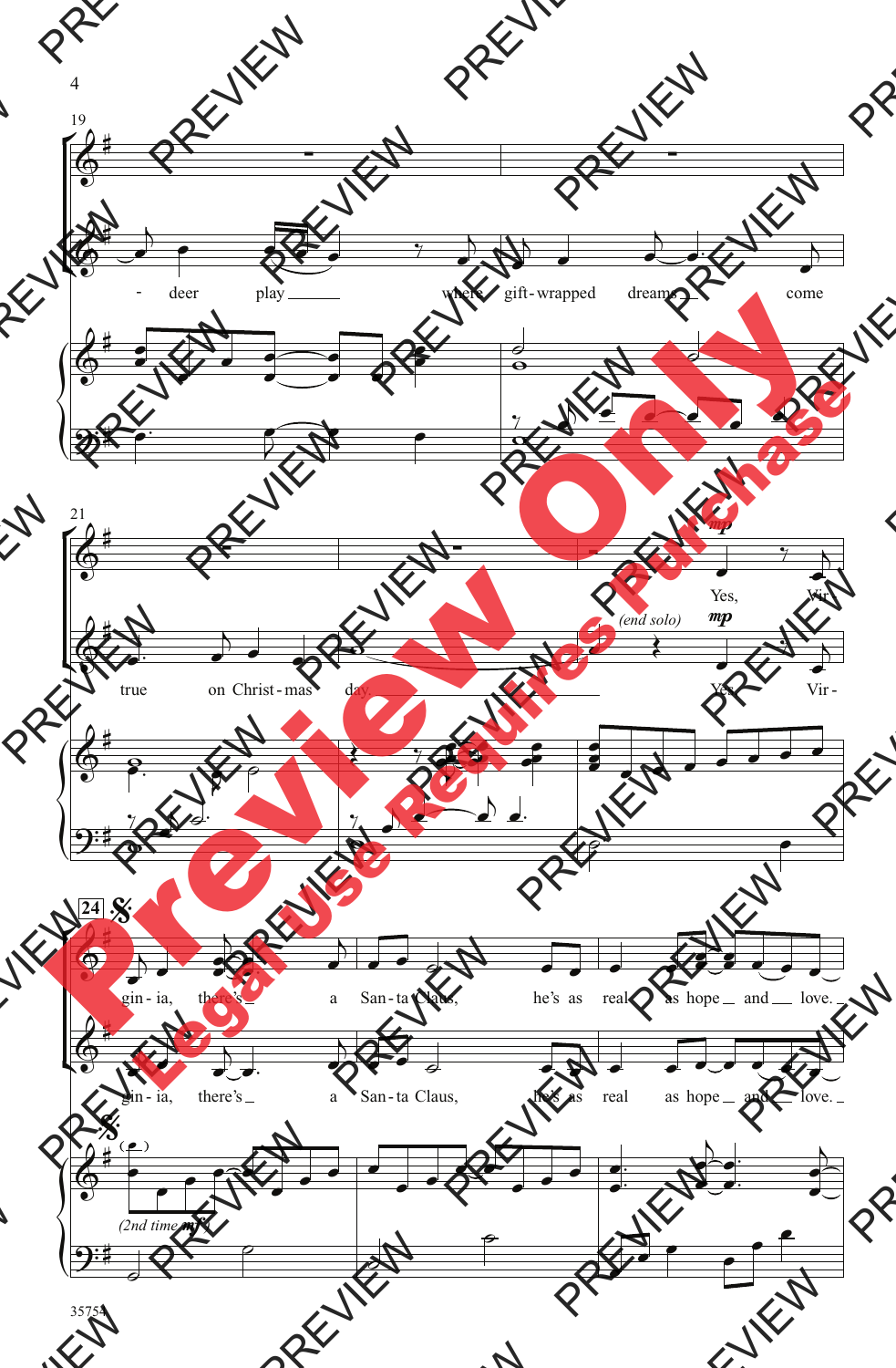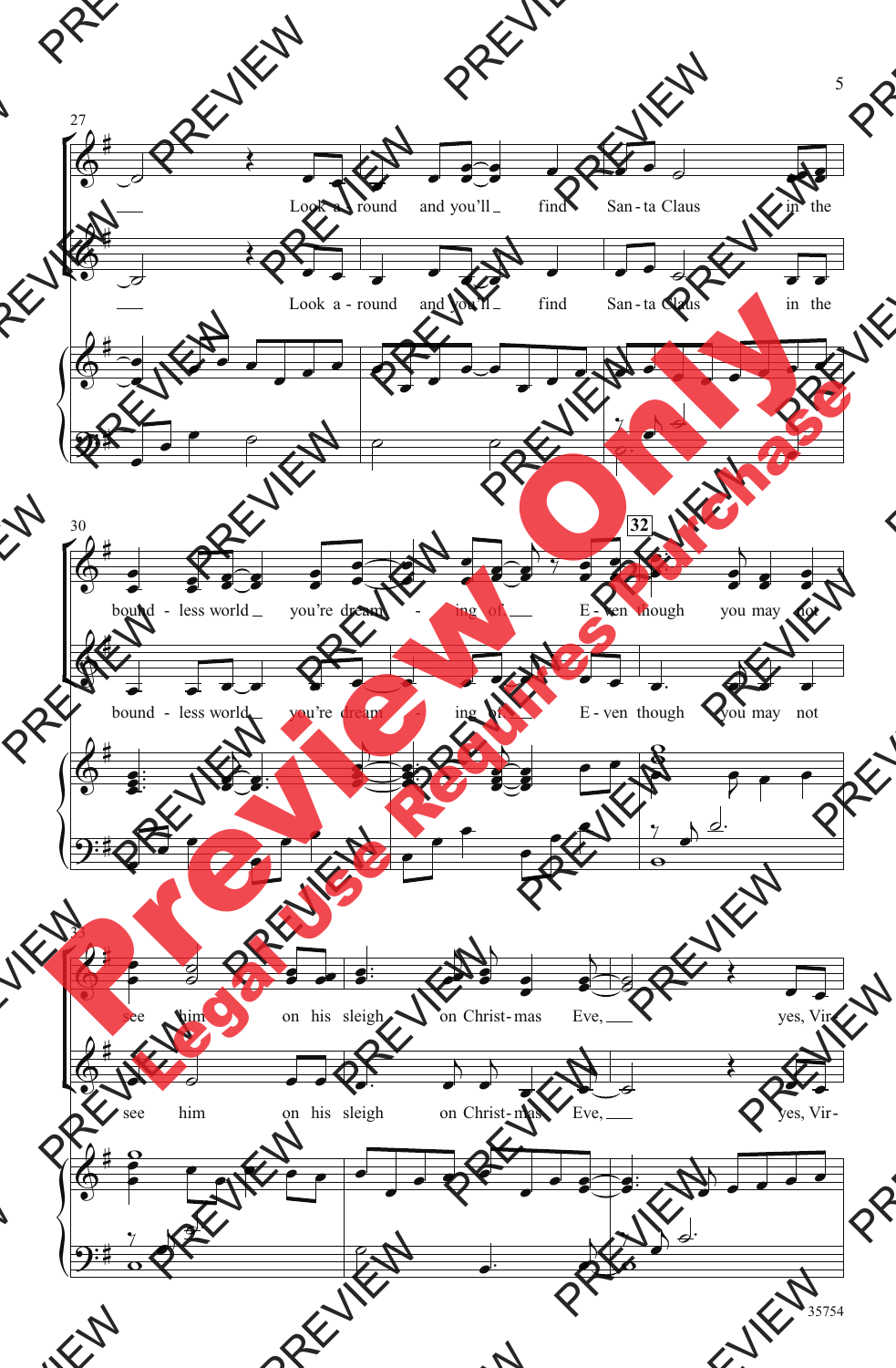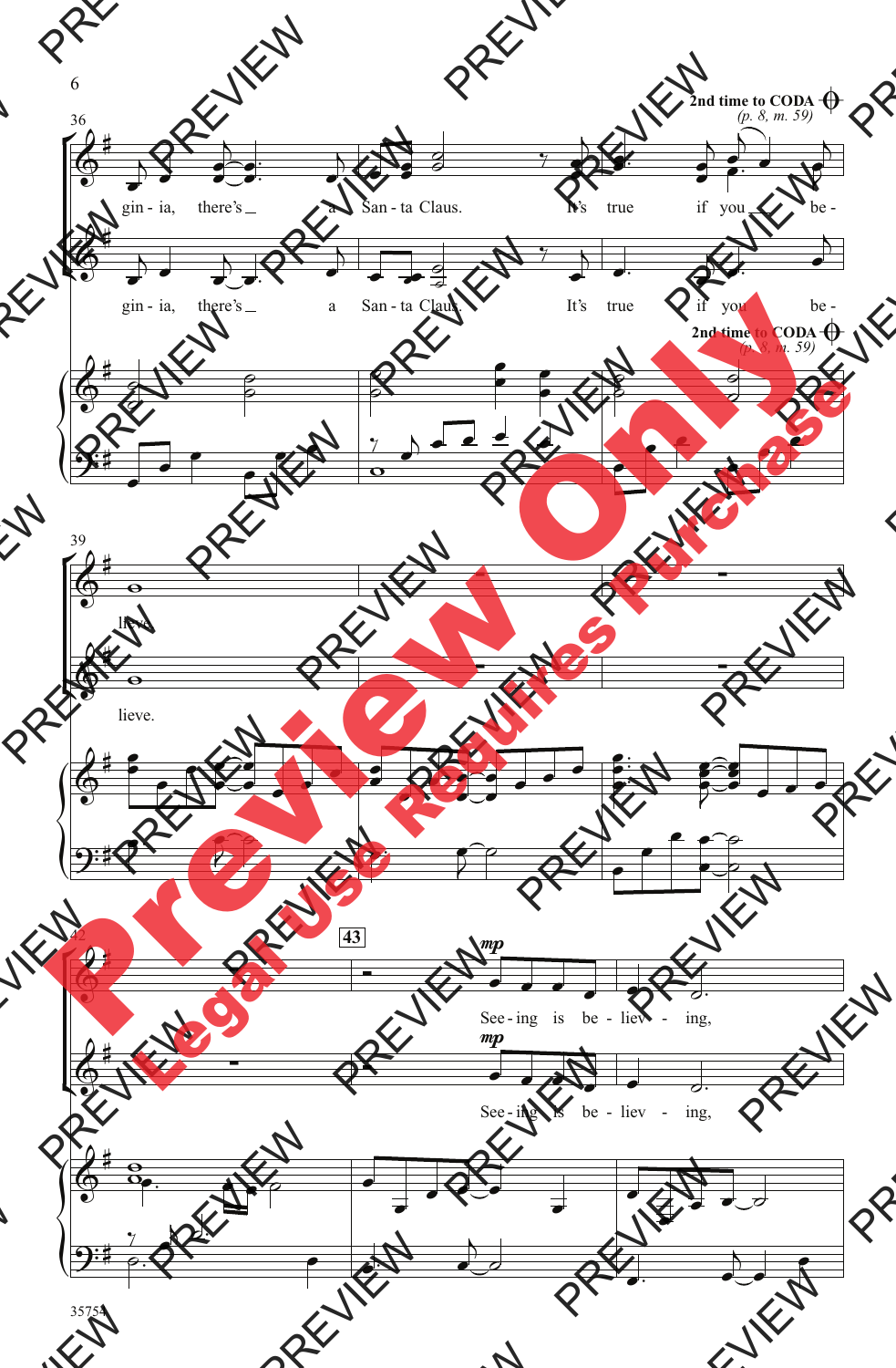

35754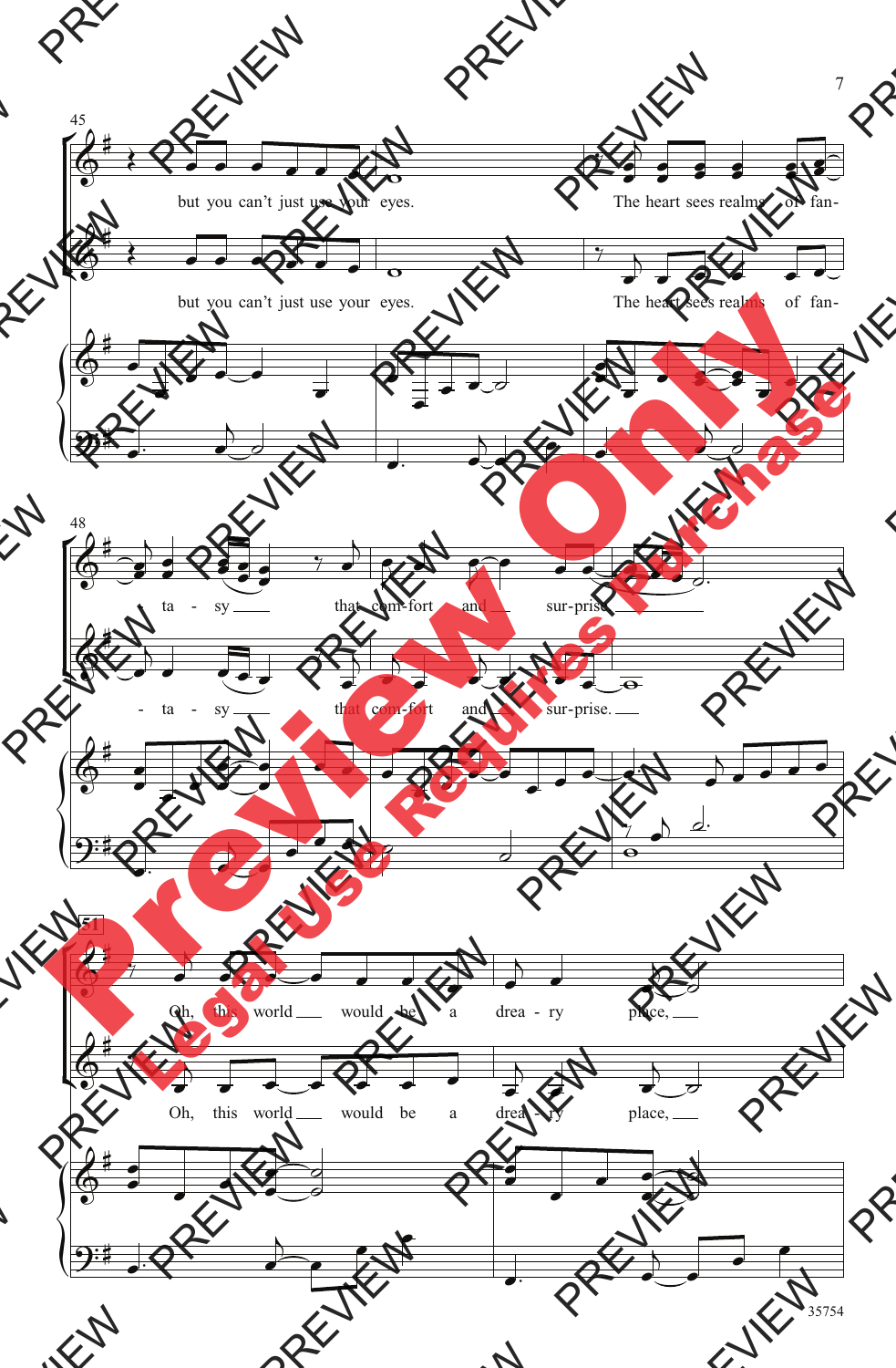

8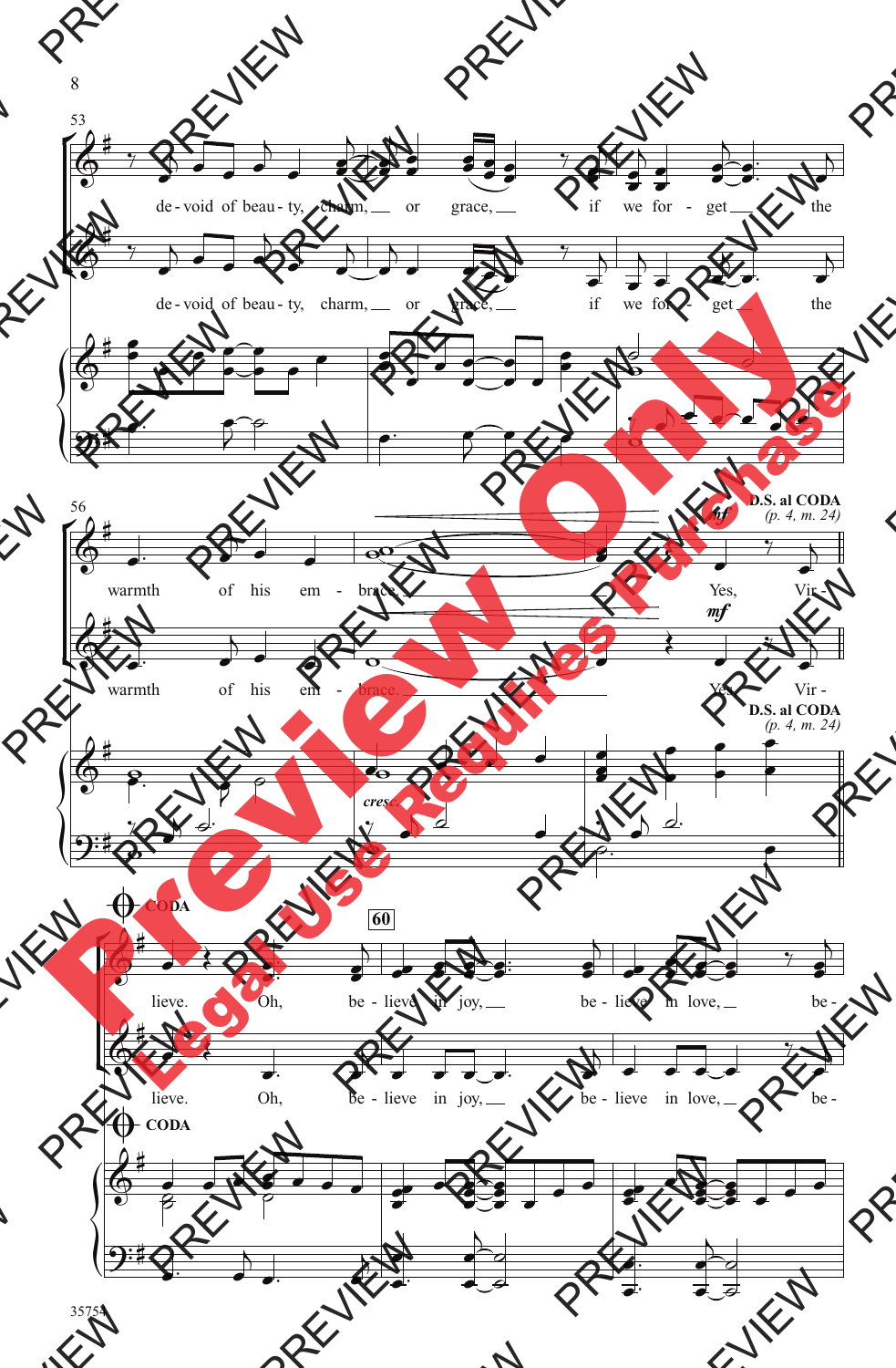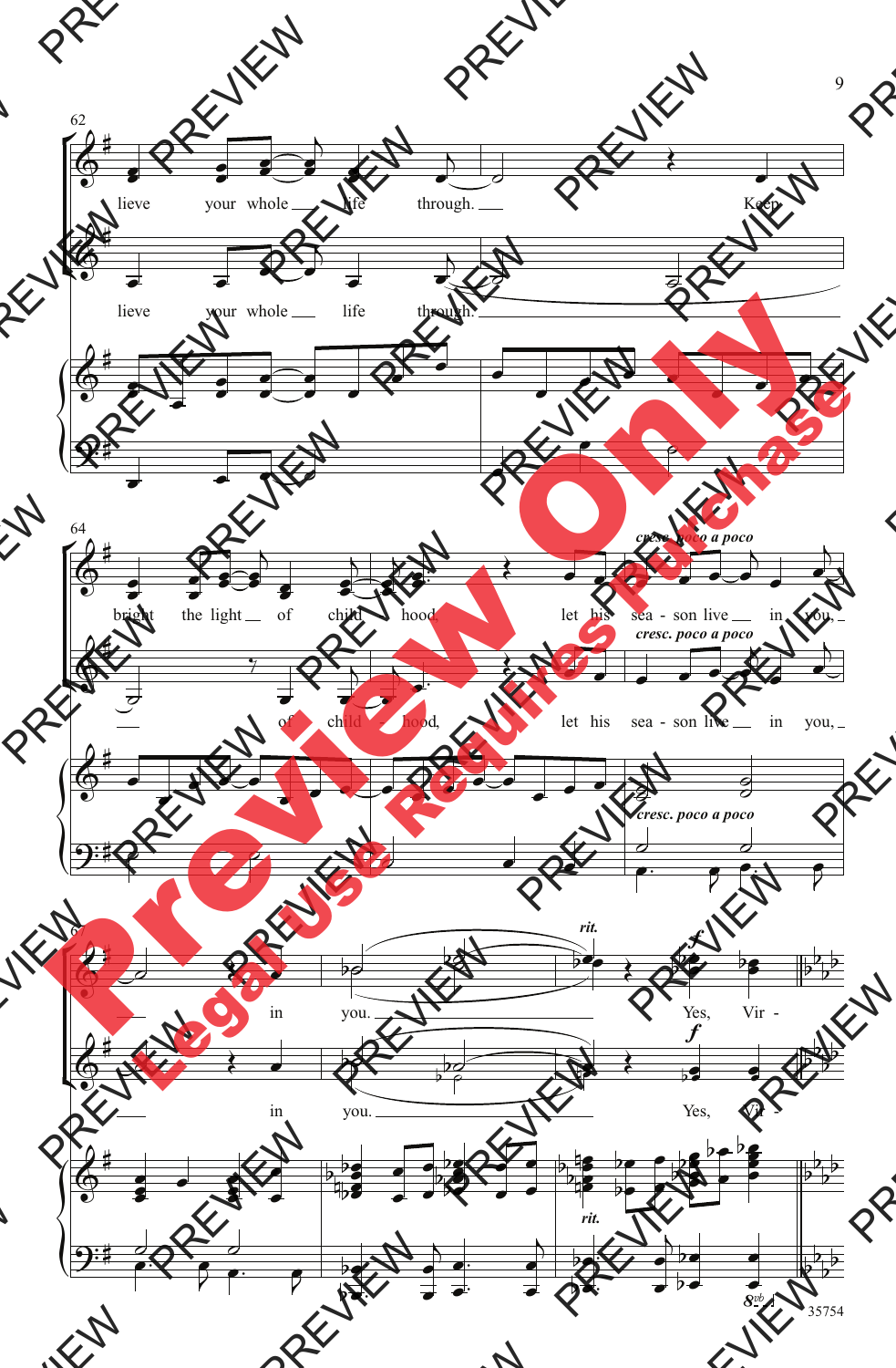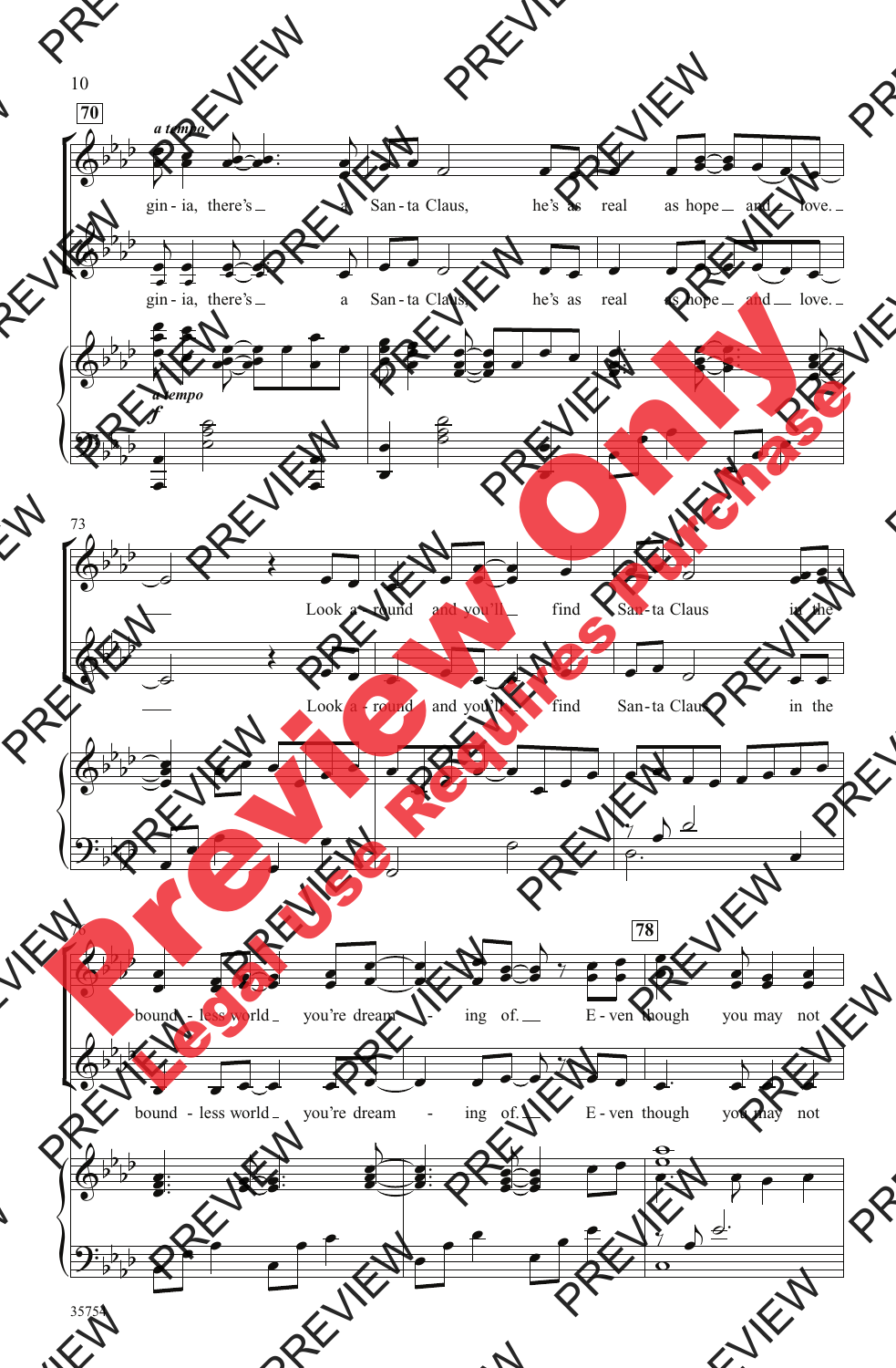